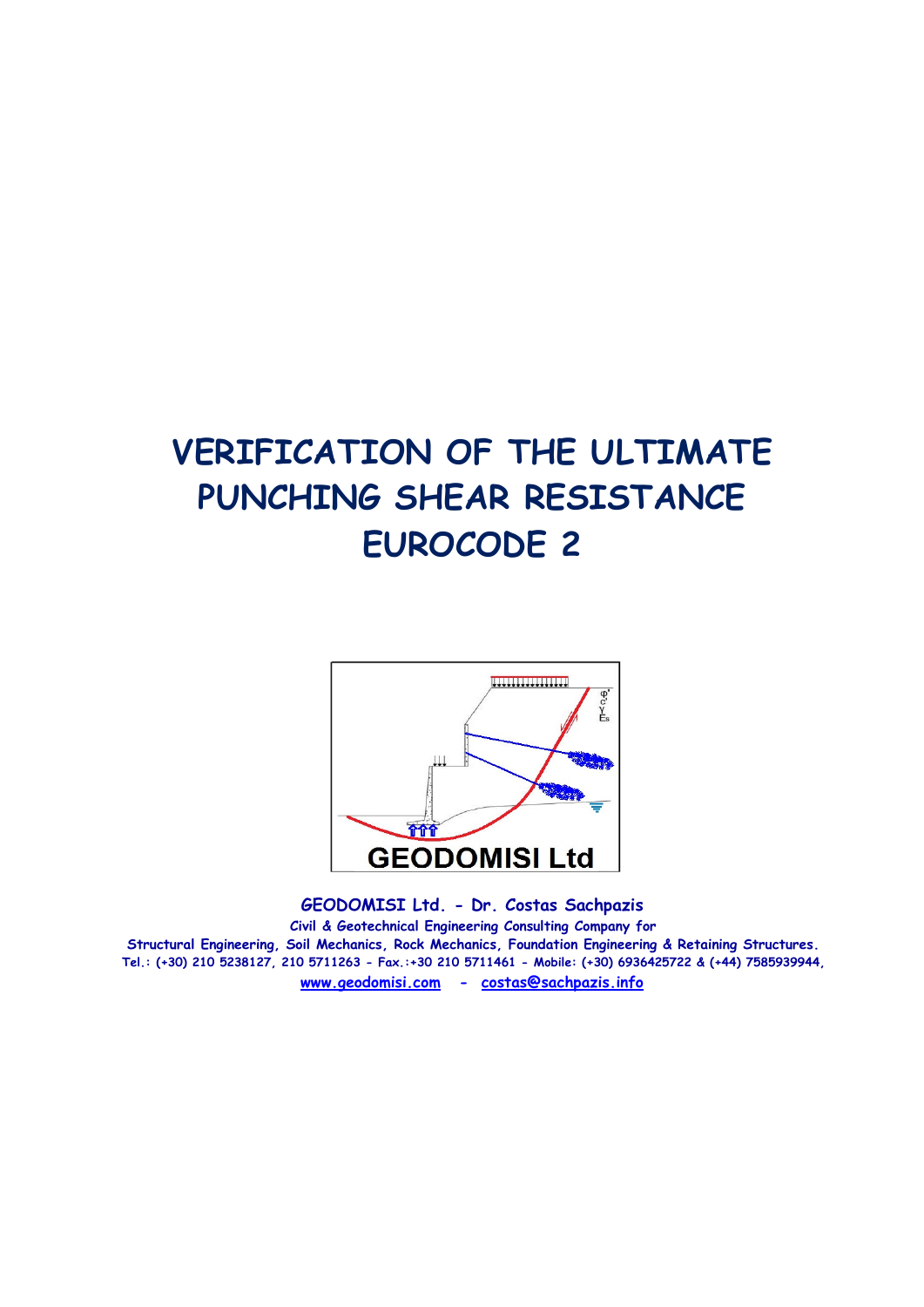| ,,,,,,,,,,,,,,,,<br><b>GEODOMISI Ltd</b>                                                                                                                                                                                                                                | with NA=CEN.              |                    | Project: VERIFICATION OF THE ULTIMATE PUNCHING<br>SHEAR RESISTANCE to EUROCODE2 1992-1-1:2004 |      | Job Ref.<br>www.geodomisi.com |      |
|-------------------------------------------------------------------------------------------------------------------------------------------------------------------------------------------------------------------------------------------------------------------------|---------------------------|--------------------|-----------------------------------------------------------------------------------------------|------|-------------------------------|------|
| GEODOMISI Ltd. - Dr. Costas Sachpazis<br>Civil & Geotechnical Engineering Consulting Company for                                                                                                                                                                        |                           | Section            | Civil & Geotechnical Engineering                                                              |      | Sheet no./rev. 1              |      |
| Structural Engineering, Soil Mechanics, Rock Mechanics,<br>Foundation Engineering & Retaining Structures.<br>Tel.: (+30) 210 5238127, 210 5711263 - Fax.:+30 210 5711461 -<br>Mobile: (+30) 6936425722 & (+44) 7585939944,<br>www.geodomisi.com - costas@sachpazis.info | Calc.<br>Dr. C. Sachpazis | Date<br>16/01/2016 | Chk'd by                                                                                      | Date | App'd by                      | Date |

**INDEX** 

## **DESCRIPTION**

### **CHECKS**

| 1.- Zone adjacent to the support or load (Persistent situations)               |     |
|--------------------------------------------------------------------------------|-----|
| 2.- Zone with punching shear reinforcement (Persistent situations)             | 5   |
| 3.- External zone to the punching shear reinforecement (Persistent             |     |
| situations)                                                                    |     |
| 4.- Punching shear reinforcement (EN 1992-1-1:2004/AC:2008, 9.4.3(2))          | 9   |
| 5.- Clear distance between two isolated consecutive bars                       | q   |
| 6.- Distance between the support's face and the first punching shear           |     |
| reinforcement                                                                  | 10. |
| 7.- Distance between transverse consecutive reinforcement perimeters           | 10  |
| 8.- Distance between two consecutive reinforcements in peripheral direction 11 |     |
|                                                                                |     |
| 9.- Distance between the support's external face and the outermost bar         |     |
| inclined at 45°                                                                | 11  |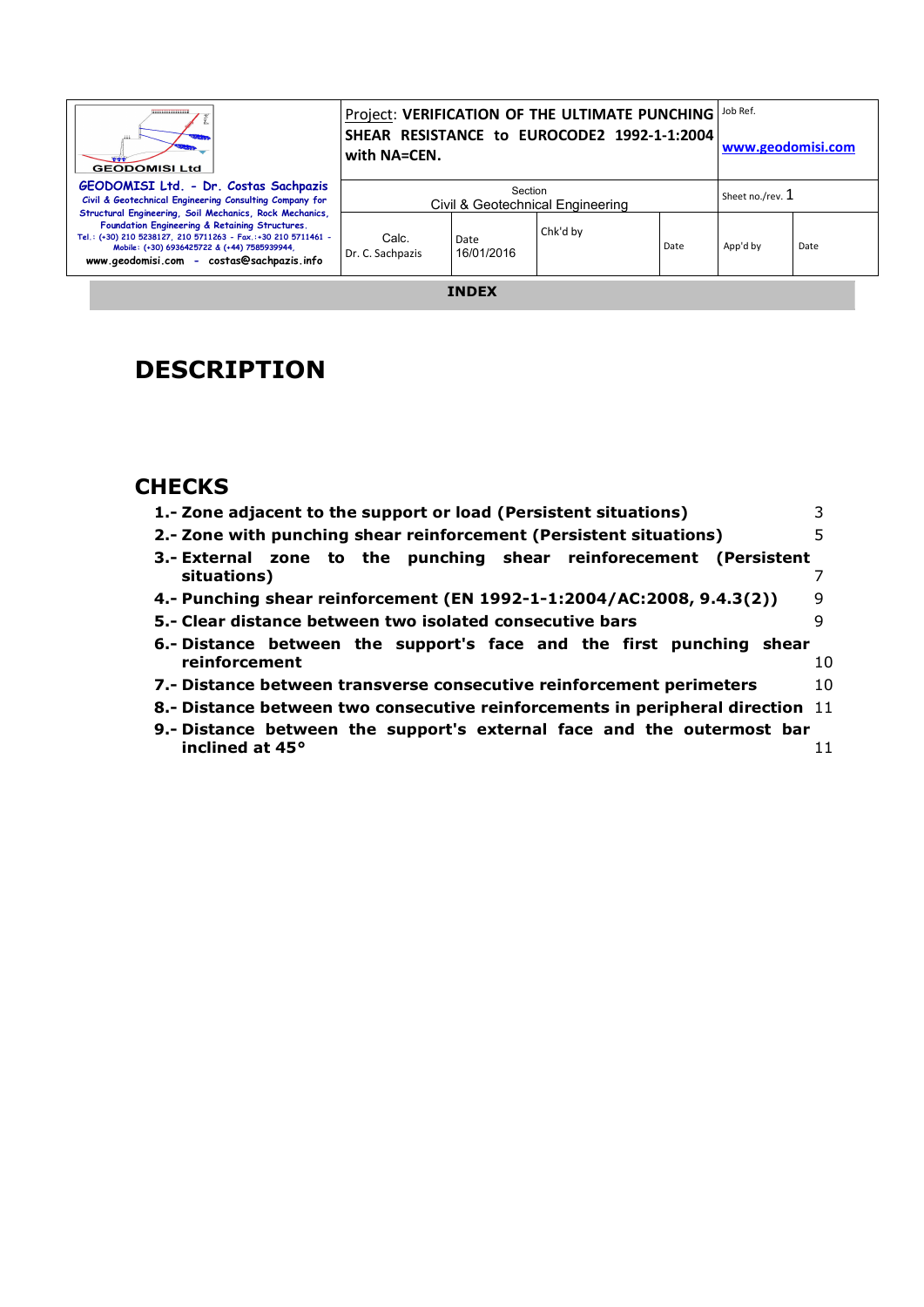| ,,,,,,,,,,,,,,,<br><b>GEODOMISI Ltd</b>                                                                                                                                                                                                                                 | with NA=CEN.                                                    |                    | Project: VERIFICATION OF THE ULTIMATE PUNCHING<br>SHEAR RESISTANCE to EUROCODE2 1992-1-1:2004 |      | Job Ref.<br>www.geodomisi.com |      |
|-------------------------------------------------------------------------------------------------------------------------------------------------------------------------------------------------------------------------------------------------------------------------|-----------------------------------------------------------------|--------------------|-----------------------------------------------------------------------------------------------|------|-------------------------------|------|
| GEODOMISI Ltd. - Dr. Costas Sachpazis<br>Civil & Geotechnical Engineering Consulting Company for                                                                                                                                                                        | Section<br>Sheet no./rev. 1<br>Civil & Geotechnical Engineering |                    |                                                                                               |      |                               |      |
| Structural Engineering, Soil Mechanics, Rock Mechanics,<br>Foundation Engineering & Retaining Structures.<br>Tel.: (+30) 210 5238127, 210 5711263 - Fax.:+30 210 5711461 -<br>Mobile: (+30) 6936425722 & (+44) 7585939944.<br>www.geodomisi.com - costas@sachpazis.info | Calc.<br>Dr. C. Sachpazis                                       | Date<br>16/01/2016 | Chk'd by                                                                                      | Date | App'd by                      | Date |

#### **DESCRIPTION**

| Calculation of the punching shear perimeters                 |                                                    |  |  |  |
|--------------------------------------------------------------|----------------------------------------------------|--|--|--|
|                                                              | Perimeter of the support (C1)                      |  |  |  |
| 00000000000<br>0000000000                                    | 1600 mm<br>$u_0$ :                                 |  |  |  |
| 00000000000<br>00000000000<br>00000000000                    | Critical perimeter                                 |  |  |  |
| 00000000000<br>00000000000                                   | 4362 mm<br>$ u_1:$                                 |  |  |  |
| 00000000000<br>00000000000<br>00000000000                    | $0 \text{ mm}$<br>$X_G$ :                          |  |  |  |
| 00000000000<br>00000000<br>00000000000                       | $0 \text{ mm}$<br>y <sub>G</sub> :                 |  |  |  |
| 00000000000<br>00000000000                                   | 19163.6 cm <sup>2</sup><br>$W_{1x}$ :              |  |  |  |
|                                                              | 19163.6 cm <sup>2</sup><br>$W_{1v}$ :              |  |  |  |
| $\begin{array}{c} 0.0000000 \\ 0.0000000 \end{array}$<br>-@) | Punching shear reinforcement perimeter             |  |  |  |
|                                                              | 5031 mm<br>$U_{\text{out,ef}}$ :                   |  |  |  |
| 0000000000<br>00000000000                                    | $0 \text{ mm}$<br>$x_G$ :                          |  |  |  |
| 00000000000<br>000000000<br>00000000000                      | $0 \text{ mm}$<br>y <sub>G</sub> :                 |  |  |  |
| 0000000000<br>00000000000                                    | 51487.8 cm <sup>2</sup><br>$W_{\text{out,ef,x}}$ : |  |  |  |
| 0000000000<br>00000000000<br>00000000000                     |                                                    |  |  |  |
| 00000000000<br>00000000000                                   |                                                    |  |  |  |
| 00000000000<br>00000000000<br>00000000000                    | 51487.8 cm <sup>2</sup><br>$W_{\text{out,ef,y}}$ . |  |  |  |
|                                                              |                                                    |  |  |  |

#### **CHECKS**

#### **1.- Zone adjacent to the support or load (Persistent situations)**

The worst case design forces occur for load combination 1.35·SW+1.35·DL1+1.5·LL1. The following criteria must be satisfied:

| The worst case design forces occur for load combination $1.35 \cdot SW + 1.35 \cdot D L1 + 1.5 \cdot LL1$ .<br>The following criteria must be satisfied:  |                                       |                             |  |
|-----------------------------------------------------------------------------------------------------------------------------------------------------------|---------------------------------------|-----------------------------|--|
| $V_{\text{Ed}} \leq V_{\text{Rd,max}}$                                                                                                                    | 2.43 MPa $\leq$ 4.50 MPa $\checkmark$ |                             |  |
| Where:                                                                                                                                                    |                                       |                             |  |
| $v_{\text{Ed}}$ : Design value of the sheer stress along the control section considered.                                                                  |                                       | $v_{Ed}: 2.43$ MPa          |  |
| $v_{\rm Rd,max}$ : Design value of the maximum punching shear resistance along the<br>control section considered.                                         | $v_{Rd,max}$ : 4.50 MPa               |                             |  |
| The design value of the sheer stress along the control section considered is obtained<br>from the following expression (EN 1992-1-1:2004/AC:2008, 6.4.5): |                                       |                             |  |
| $V_{\text{Ed}} = \frac{ \beta \cdot V_{\text{Ed}} }{V_{\text{B}} \cdot d}$                                                                                |                                       | $v_{\text{Ed}}$ : 2.43 MPa  |  |
| Where:                                                                                                                                                    |                                       |                             |  |
| V <sub>Ed</sub> : Design value of the applied shear force.                                                                                                |                                       | $V_{\text{Ed}}$ : 756.75 kN |  |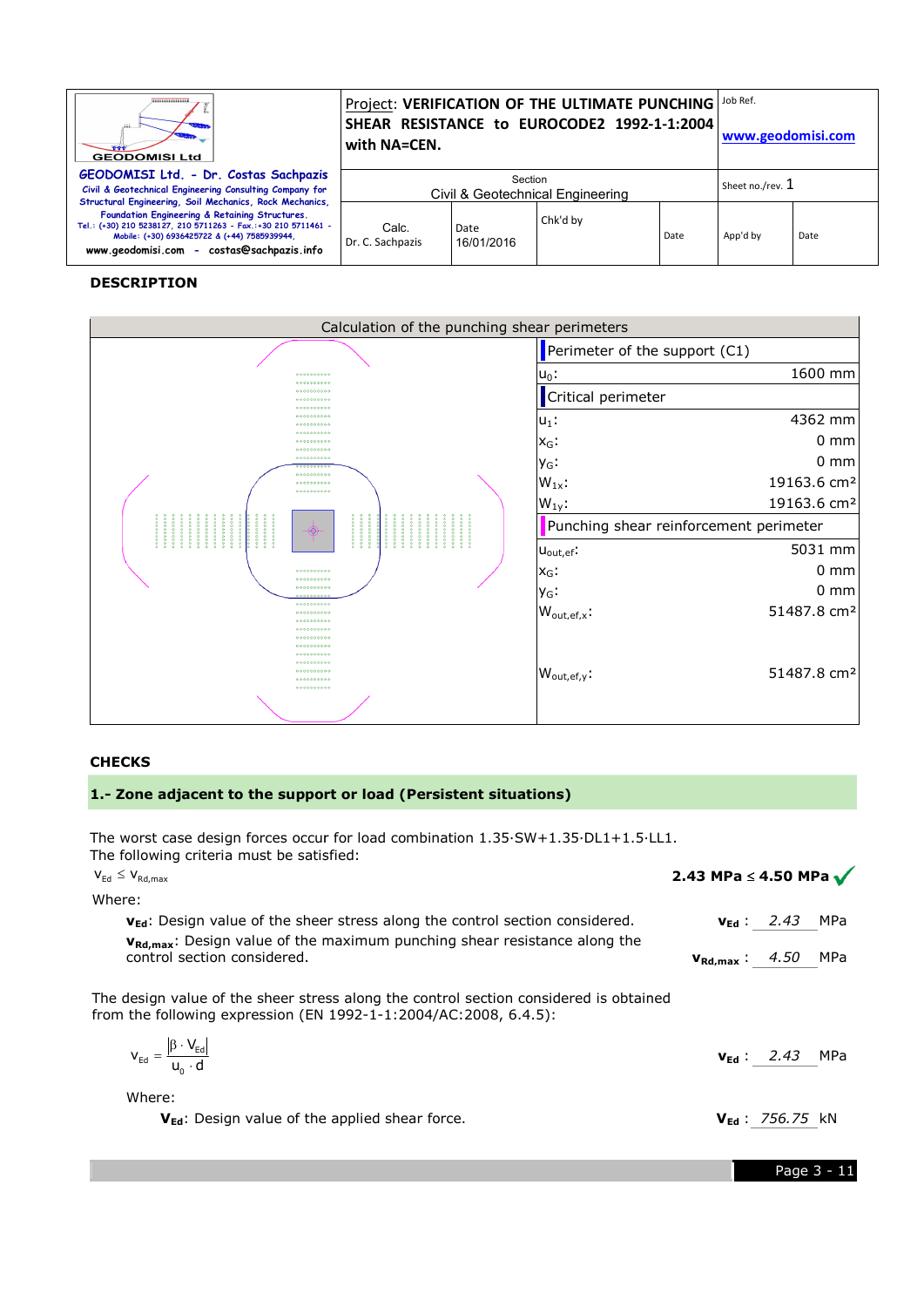

**fck**: Concrete compressive strength. **fck** : *25.00* MPa

Page 4 - 11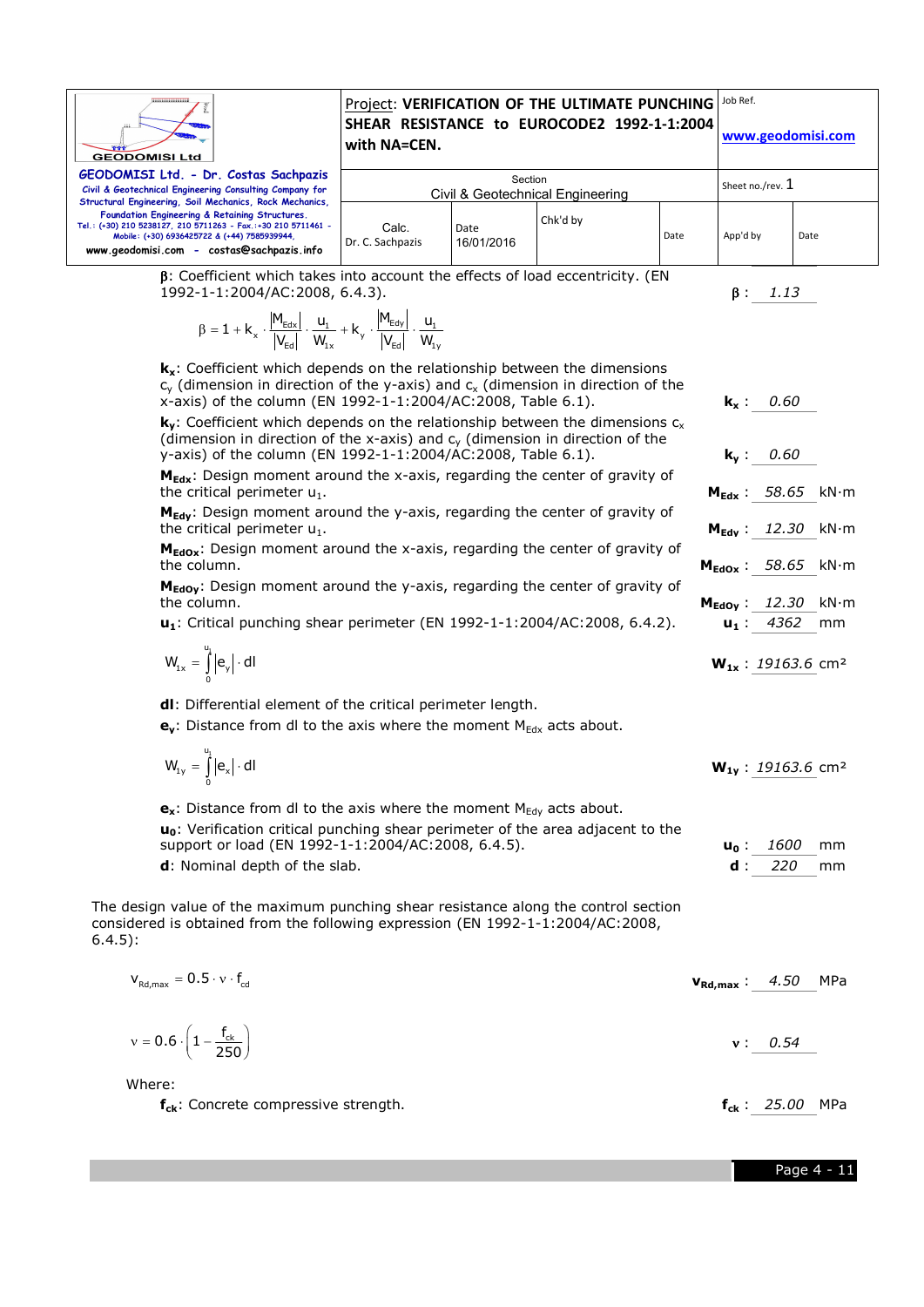| ,,,,,,,,,,,,,,,<br><b>GEODOMISI Ltd</b>                                                                                                                                                                                                                                 | with NA=CEN.              |                    | Project: VERIFICATION OF THE ULTIMATE PUNCHING<br>SHEAR RESISTANCE to EUROCODE2 1992-1-1:2004 |      | Job Ref.<br>www.geodomisi.com |      |  |
|-------------------------------------------------------------------------------------------------------------------------------------------------------------------------------------------------------------------------------------------------------------------------|---------------------------|--------------------|-----------------------------------------------------------------------------------------------|------|-------------------------------|------|--|
| GEODOMISI Ltd. - Dr. Costas Sachpazis<br>Section<br>Civil & Geotechnical Engineering Consulting Company for<br>Civil & Geotechnical Engineering                                                                                                                         |                           |                    |                                                                                               |      | Sheet no./rev. $1$            |      |  |
| Structural Engineering, Soil Mechanics, Rock Mechanics,<br>Foundation Engineering & Retaining Structures.<br>Tel.: (+30) 210 5238127, 210 5711263 - Fax.:+30 210 5711461 -<br>Mobile: (+30) 6936425722 & (+44) 7585939944.<br>www.geodomisi.com - costas@sachpazis.info | Calc.<br>Dr. C. Sachpazis | Date<br>16/01/2016 | Chk'd by                                                                                      | Date | App'd by                      | Date |  |
| f <sub>cd</sub> : Design value of the concrete compression force in the direction of the                                                                                                                                                                                |                           |                    |                                                                                               |      |                               |      |  |

longitudinal member axis.

#### **2.- Zone with punching shear reinforcement (Persistent situations)**

The worst case design forces occur for load combination 1.35·SW+1.35·DL1+1.5·LL1. The following criteria must be satisfied:

Where: **v<sub>Ed</sub>**: Design value of the sheer stress along the control section considered. **vRd,cs**: Design value of the punching shear resistance of a slab with punching shear reinforcement along the control section considered.  $\mathsf{V}_{\mathsf{Ed}} \leq \mathsf{V}_{\mathsf{Rd},\mathsf{cs}}$ case design forces occur for load combination 1.35.S<br>ing criteria must be satisfied:<br>Design value of the sheer stress along the control sec<br>: Design value of the punching shear resistance of a<br>reinforcement along the contr **0.89 MPa** ≤ **4.90 MPa vEd** : *0.89* MPa **vRd,cs** : *4.90* MPa

The design value of the sheer stress along the control section considered is obtained from the following expression (EN 1992-1-1:2004/AC:2008, 6.4.3):

| $V_{Ed}$<br>$\sim$ $\sim$ | $\beta$<br>$3 \cdot V_{\text{Ed}}$<br>u,<br>u | __ | $v_{Ed}: 0.89$ | MPa |
|---------------------------|-----------------------------------------------|----|----------------|-----|
|                           |                                               |    |                |     |

Where:

**VEd**: Design value of the applied shear force.  $\beta$ : Coefficient which takes into account the effects of load eccentricity. (EN 1992-1-1:2004/AC:2008, 6.4.3). icient which takes into account the effects of load eccentricity. (EI<br>1:2004/AC:2008, 6.4.3).<br>  $\frac{1}{2}$   $\frac{1}{2}$   $\frac{1}{2}$   $\frac{1}{2}$   $\frac{1}{2}$   $\frac{1}{2}$   $\frac{1}{2}$   $\frac{1}{2}$   $\frac{1}{2}$   $\frac{1}{2}$   $\frac{1}{2}$   $\frac{1}{2}$   $\frac{1}{$ **VEd** : *756.75* kN β : *1.13* 

 $\frac{d_1}{dx} \cdot \frac{d_2}{w_{1x}} \cdot \frac{d_1}{w_{1x}} + k_y \cdot \frac{d_2}{w_{1y}} \cdot \frac{d_1}{w_{1y}}$  $\beta = 1 + k_x \cdot \frac{|M_{\text{Edx}}|}{|V_{\text{Ed}}|} \cdot \frac{u_1}{W_{1x}} + k_y \cdot \frac{|M_{\text{Edy}}|}{|V_{\text{Ed}}|} \cdot \frac{u_1}{W_{1x}}$  $M_{Edy}$ 

**k<sub>x</sub>**: Coefficient which depends on the relationship between the dimensions  $c_v$  (dimension in direction of the y-axis) and  $c_x$  (dimension in direction of the x-axis) of the column (EN 1992-1-1:2004/AC:2008, Table 6.1). **ky**: Coefficient which depends on the relationship between the dimensions  $\mathbf{k_y}$ : Coefficient which depends on the relationship between the dimension:<br>c<sub>x</sub> (dimension in direction of the x-axis) and c<sub>y</sub> (dimension in direction of the y-axis) of the column (EN 1992-1-1:2004/AC:2008, Table 6.1). **M<sub>Edx</sub>**: Design moment around the x-axis, regarding the center of gravity of the critical perimeter  $u_1$ . **M<sub>Edy</sub>**: Design moment around the y-axis, regarding the center of gravity of the critical perimeter  $u_1$ . **M<sub>EdOx</sub>**: Design moment around the x-axis, regarding the center of gravity of the column. **M<sub>EdOy</sub>:** Design moment around the y-axis, regarding the center of gravity of the column. **u**<sub>1</sub>: Critical punching shear perimeter (EN 1992-1-1:2004/AC:2008, 6.4.2). **u**<sub>1</sub>: 4362 mm **k<sup>x</sup>** : *0.60*  **k<sup>y</sup>** : *0.60*  **MEdx** : *58.65* kN·m **MEdy** : *12.30* kN·m **MEdOx** : *58.65* kN·m **MEdOy** : *12.30* kN·m

$$
W_{1x} = \int_{0}^{u_1} \left| e_y \right| \cdot \text{d}l \qquad \qquad W_{1x} : \underline{19163.6} \text{ cm}^2
$$

**dl**: Differential element of the critical perimeter length.

**fcd** : *16.67* MPa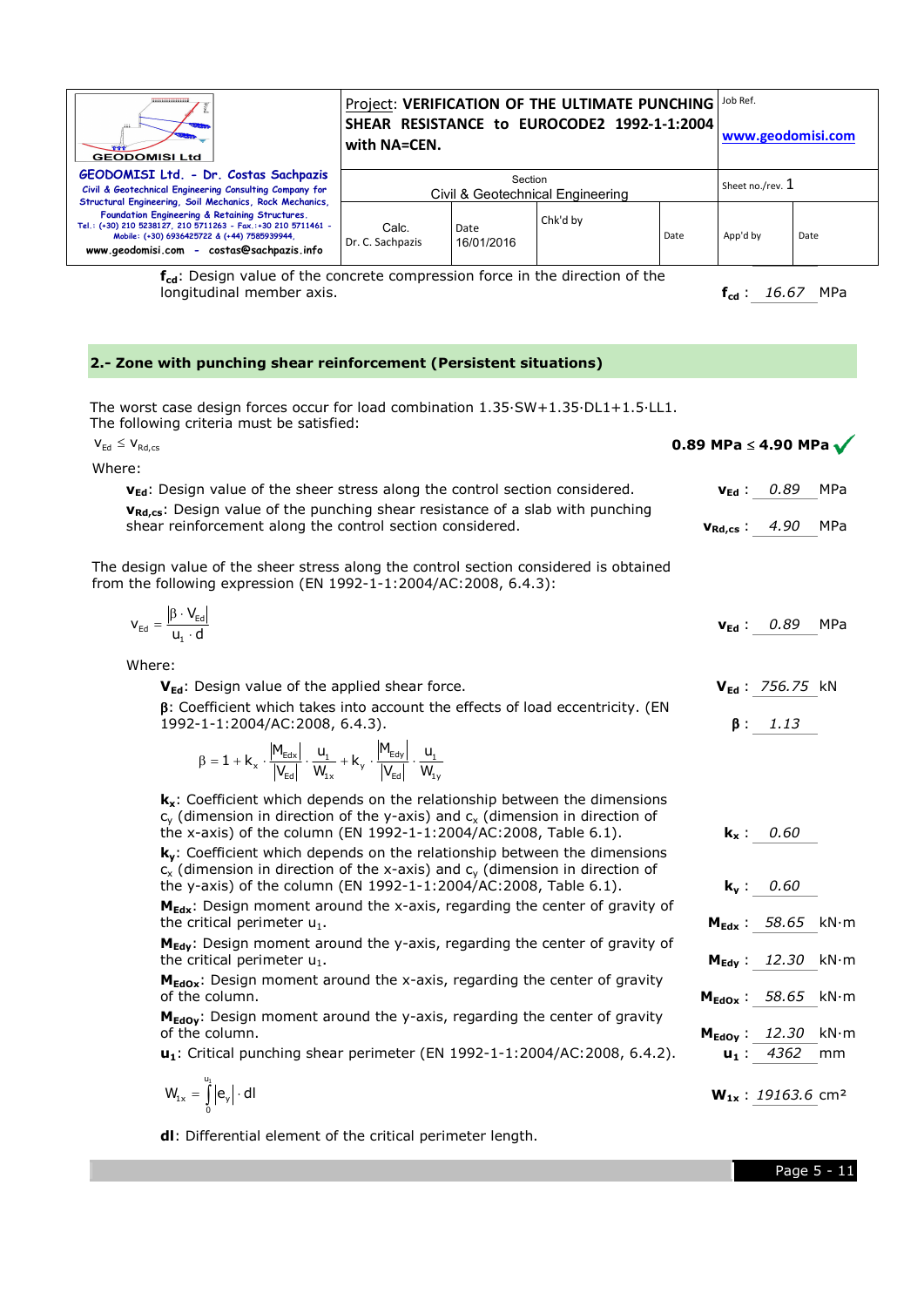

**e<sub>y</sub>**: Distance from dl to the axis where the moment M<sub>Edx</sub> acts about.

$$
W_{1y} = \int_{0}^{u_1} |e_x| \cdot dl
$$
 
$$
W_{1y} : \underline{19163.6} \text{ cm}^2
$$

 $\mathbf{e}_x$ : Distance from dl to the axis where the moment  $M_{Edy}$  acts about.

**d**: Nominal depth of the slab. **d** : *220* mm

under de la provincia de la provincia de la provincia de la provincia de la provincia de la provincia de la pr

The design value of the punching shear resistance of a slab with punching shear reinforcement along the control section considered is obtained from the following expression (EN 1992-1-1:2004/AC:2008, 6.4.5):

$$
v_{\text{Rd,cs}} = 0.75 \cdot v_{\text{Rd,c}} + 1.5 \cdot \frac{\sum \left( \frac{A_{\text{sw}}}{s_r} \cdot f_{\text{ywd,ef}} \cdot \sin \alpha \right)}{u_1}
$$
\n
$$
v_{\text{Rd,cs}} \cdot \frac{4.90 \text{ MPa}}{1.5 \cdot 1.5 \cdot 1.5 \cdot 1.5 \cdot 1.5 \cdot 1.5 \cdot 1.5 \cdot 1.5 \cdot 1.5 \cdot 1.5 \cdot 1.5 \cdot 1.5 \cdot 1.5 \cdot 1.5 \cdot 1.5 \cdot 1.5 \cdot 1.5 \cdot 1.5 \cdot 1.5 \cdot 1.5 \cdot 1.5 \cdot 1.5 \cdot 1.5 \cdot 1.5 \cdot 1.5 \cdot 1.5 \cdot 1.5 \cdot 1.5 \cdot 1.5 \cdot 1.5 \cdot 1.5 \cdot 1.5 \cdot 1.5 \cdot 1.5 \cdot 1.5 \cdot 1.5 \cdot 1.5 \cdot 1.5 \cdot 1.5 \cdot 1.5 \cdot 1.5 \cdot 1.5 \cdot 1.5 \cdot 1.5 \cdot 1.5 \cdot 1.5 \cdot 1.5 \cdot 1.5 \cdot 1.5 \cdot 1.5 \cdot 1.5 \cdot 1.5 \cdot 1.5 \cdot 1.5 \cdot 1.5 \cdot 1.5 \cdot 1.5 \cdot 1.5 \cdot 1.5 \cdot 1.5 \cdot 1.5 \cdot 1.5 \cdot 1.5 \cdot 1.5 \cdot 1.5 \cdot 1.5 \cdot 1.5 \cdot 1.5 \cdot 1.5 \cdot 1.5 \cdot 1.5 \cdot 1.5 \cdot 1.5 \cdot 1.5 \cdot 1.5 \cdot 1.5 \cdot 1.5 \cdot 1.5 \cdot 1.5 \cdot 1.5 \cdot 1.5 \cdot 1.5 \cdot 1.5 \cdot 1.5 \cdot 1.5 \cdot 1.5 \cdot 1.5 \cdot 1.5 \cdot 1.5 \cdot 1.5 \cdot 1.5 \cdot 1.5 \cdot 1.5 \cdot 1.5 \cdot 1.5 \cdot 1.5 \cdot 1.5 \cdot 1.5 \cdot 1.5 \cdot 1.5 \cdot 1.5 \cdot 1.5 \cdot 1.5 \cdot 1.5 \cdot 1.5 \cdot 1.5 \cdot 1.5 \cdot 1
$$

Where:

$$
\mathbf{v}_{\text{Rd},c} = \frac{0.18}{\gamma_c} \cdot k \cdot (100 \cdot \rho_l \cdot f_{ck})^{1/3} + 0.1 \cdot \sigma_{cp}
$$
\n
$$
\mathbf{v}_{\text{Rd},c} := \frac{0.95}{\gamma_c} \cdot 0.95 \cdot 0.95 \cdot 0.95 \cdot 0.95 \cdot 0.95 \cdot 0.95 \cdot 0.95 \cdot 0.95 \cdot 0.95 \cdot 0.95 \cdot 0.95 \cdot 0.95 \cdot 0.95 \cdot 0.95 \cdot 0.95 \cdot 0.95 \cdot 0.95 \cdot 0.95 \cdot 0.95 \cdot 0.95 \cdot 0.95 \cdot 0.95 \cdot 0.95 \cdot 0.95 \cdot 0.95 \cdot 0.95 \cdot 0.95 \cdot 0.95 \cdot 0.95 \cdot 0.95 \cdot 0.95 \cdot 0.95 \cdot 0.95 \cdot 0.95 \cdot 0.95 \cdot 0.95 \cdot 0.95 \cdot 0.95 \cdot 0.95 \cdot 0.95 \cdot 0.95 \cdot 0.95 \cdot 0.95 \cdot 0.95 \cdot 0.95 \cdot 0.95 \cdot 0.95 \cdot 0.95 \cdot 0.95 \cdot 0.95 \cdot 0.95 \cdot 0.95 \cdot 0.95 \cdot 0.95 \cdot 0.95 \cdot 0.95 \cdot 0.95 \cdot 0.95 \cdot 0.95 \cdot 0.95 \cdot 0.95 \cdot 0.95 \cdot 0.95 \cdot 0.95 \cdot 0.95 \cdot 0.95 \cdot 0.95 \cdot 0.95 \cdot 0.95 \cdot 0.95 \cdot 0.95 \cdot 0.95 \cdot 0.95 \cdot 0.95 \cdot 0.95 \cdot 0.95 \cdot 0.95 \cdot 0.95 \cdot 0.95 \cdot 0.95 \cdot 0.95 \cdot 0.95 \cdot 0.95 \cdot 0.95 \cdot 0.95 \cdot 0.95 \cdot 0.95 \cdot 0.95 \cdot 0.95 \cdot 0.95 \cdot 0.95 \cdot 0.95 \cdot 0.95 \cdot 0.95 \cdot
$$

with a minimum value of:

$$
v_{\text{Rd},\text{c,min}} = 0.035 \cdot k^{3/2} \cdot f_{\text{ck}}^{1/2} + 0.1 \cdot \sigma_{\text{cp}}
$$

Where:

| $\gamma_c$ : Concrete resistance reduction coefficient.                                                                                                  | $\gamma_c$ :             | 1.50                     |     |
|----------------------------------------------------------------------------------------------------------------------------------------------------------|--------------------------|--------------------------|-----|
| $\mathbf k$ : Coefficient which depends on the nominal depth of 'd'.                                                                                     | $\mathbf k$ :            | 1.95                     |     |
| $k = \left(1 + \sqrt{\frac{200}{d}}\right) \le 2$                                                                                                        |                          |                          |     |
| $f_{ck}$ : Concrete compressive strength.                                                                                                                |                          | $f_{ck}$ : 25.00 MPa     |     |
| $\rho$ : Geometric steel area of the main tensile longitudinal<br>reinforcement.                                                                         |                          | $p_1: 0.0132$            |     |
| $\rho_1 = \sqrt{\rho_{1x} \cdot \rho_{1y}} \le 0.02$                                                                                                     |                          |                          |     |
| Where:                                                                                                                                                   |                          |                          |     |
| $\rho_{\text{lx}}$ : Ratio in X-direction.                                                                                                               |                          | $p_{\text{lx}}$ : 0.0132 |     |
| $\rho_{\text{IV}}$ : Ratio in Y-direction.                                                                                                               |                          | $p_{1y}$ : 0.0132        |     |
| $\sigma_{\rm CD}$ : Average axial stress on the critical verification surface (positive<br>compression), with a maximum value of $\sigma_{\rm co,max}$ . |                          | $\sigma_{\rm CD}$ : 2.00 | MPa |
| $\sigma_{cp,max} = 0.20 \cdot f_{cd}$                                                                                                                    | $\sigma_{cp,max}$ : 3.33 |                          | MPa |
| f <sub>cd</sub> : Design value of the concrete compression force in the<br>direction of the longitudinal member axis.                                    |                          | $f_{cd}$ : 16.67 MPa     |     |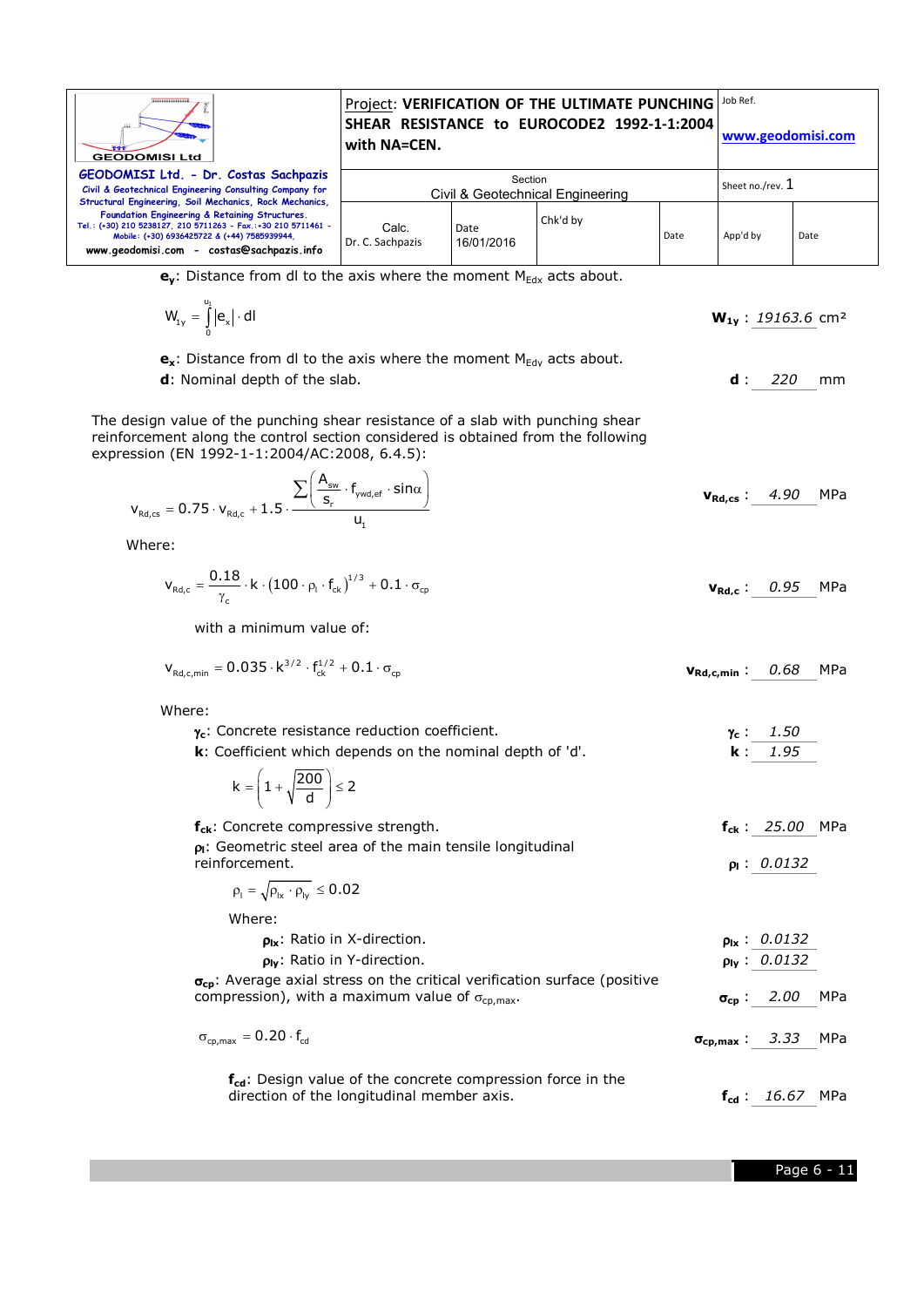| ---------------<br><b>GEODOMISI Ltd</b>                                                                                                                                                                                                                                 | with NA=CEN.              |                    | Project: VERIFICATION OF THE ULTIMATE PUNCHING<br>SHEAR RESISTANCE to EUROCODE2 1992-1-1:2004 |                  | Job Ref.<br>www.geodomisi.com |      |
|-------------------------------------------------------------------------------------------------------------------------------------------------------------------------------------------------------------------------------------------------------------------------|---------------------------|--------------------|-----------------------------------------------------------------------------------------------|------------------|-------------------------------|------|
| GEODOMISI Ltd. - Dr. Costas Sachpazis<br>Civil & Geotechnical Engineering Consulting Company for                                                                                                                                                                        |                           | Section            | Civil & Geotechnical Engineering                                                              | Sheet no./rev. 1 |                               |      |
| Structural Engineering, Soil Mechanics, Rock Mechanics,<br>Foundation Engineering & Retaining Structures.<br>Tel.: (+30) 210 5238127, 210 5711263 - Fax.:+30 210 5711461 -<br>Mobile: (+30) 6936425722 & (+44) 7585939944,<br>www.geodomisi.com - costas@sachpazis.info | Calc.<br>Dr. C. Sachpazis | Date<br>16/01/2016 | Chk'd by                                                                                      | Date             | App'd by                      | Date |

**Asw**: Total area of punching shear reinforcement within a permieter concentric with the support or loaded area.

 $\mathsf{s}_\mathsf{r}$ : Radial distance between two concentric perimeters of reinforcement.<br> $\alpha$ : Angle between the shear reinforcement and the plane of the slab.  $\alpha$ : Angle between the shear reinforcement and the plane of the slab.

| Reference | $A_{sw}$<br>(mm <sup>2</sup> ) | $\mathsf{s}_{\mathsf{r}}$<br>mm | α<br>(degrees) | $A_{sw}/S_r$<br>$\text{(cm}^2/\text{m})$ |
|-----------|--------------------------------|---------------------------------|----------------|------------------------------------------|
|           | 2262                           | 80                              | 45.0           | 282.8                                    |
|           | 2262                           | 80                              | 45.C           | 282.8                                    |

| f <sub>ywd.ef</sub> : Effective design strength of the punching shear reinforcement. |  |  |
|--------------------------------------------------------------------------------------|--|--|
|--------------------------------------------------------------------------------------|--|--|

 $f_{\text{vwd,ef}} = 250 + 0.25 \cdot d \le f_{\text{vwd}}$ 

**fywd**: Design yield strength of the shear reinforcement.

| $f_{\text{vwd}} = 0.8 \cdot f_{\text{vwk}}$                                  | $f_{vwd}$ : 320.00 MPa  |
|------------------------------------------------------------------------------|-------------------------|
| (EN 1992-1-1:2004/AC:2008, 6.2.3(3))                                         |                         |
|                                                                              | $f_{vwk}$ : 400.00 MPa  |
| $u_1$ : Critical punching shear perimeter (EN 1992-1-1:2004/AC:2008, 6.4.2). | $\mathbf{u}_1: 4362$ mm |

**u<sup>1</sup>** : *4362* mm

#### **3.- External zone to the punching shear reinforecement (Persistent situations) (Persistent**

The worst case design forces occur for load combination 1.35·SW+1.35·DL1+1.5·LL1. The following criteria must be satisfied: **situations)<br>l**+1.5·LL1.<br>**0.72 MPa ≤ 0.95 MPa** 

| The worst case design forces occur for load combination $1.35\text{\cdot} \textsf{SW}+1.35\text{\cdot} \textsf{DL}1+1.5\text{\cdot}\textsf{LL}1.$<br>The following criteria must be satisfied:                                |                                       |
|-------------------------------------------------------------------------------------------------------------------------------------------------------------------------------------------------------------------------------|---------------------------------------|
| $V_{\text{Ed}} \leq V_{\text{Rd.c}}$                                                                                                                                                                                          | 0.72 MPa $\leq$ 0.95 MPa $\checkmark$ |
| Where:                                                                                                                                                                                                                        |                                       |
| $v_{\text{Ed}}$ : Design value of the sheer stress along the control section considered.                                                                                                                                      | $v_{\text{Ed}}: 0.72$<br>MPa          |
| V <sub>Rd.c</sub> : Design value of the punching shear resistance of a slab without punching<br>shear reinforcement along the control section considered.                                                                     | $v_{Rd,c}$ : 0.95 MPa                 |
| The design value of the sheer stress along the control section considered is obtained<br>from the following expression (EN 1992-1-1:2004/AC:2008, 6.4.5):                                                                     |                                       |
| $V_{\text{Ed}} = \frac{ \beta \cdot V_{\text{Ed}} }{U_{\text{out of}} \cdot d}$                                                                                                                                               | MPa<br>$V_{\text{Ed}}$ : 0.72         |
| Where:                                                                                                                                                                                                                        |                                       |
| $V_{\text{Ed}}$ : Design value of the applied shear force.                                                                                                                                                                    | $V_{Ed}: 756.75$ kN                   |
| $\beta$ : Coefficient which takes into account the effects of load eccentricity. (EN<br>1992-1-1:2004/AC:2008, 6.4.3).                                                                                                        | 1.05<br>β:                            |
| $\beta = 1 + k_x \cdot \frac{ M_{\text{Edx}} }{ V_{\text{Ed}} } \cdot \frac{u_{\text{out,ef}}}{W_{\text{out,ef,x}}} + k_y \cdot \frac{ M_{\text{Edy}} }{ V_{\text{Ed}} } \cdot \frac{u_{\text{out,ef}}}{W_{\text{out,ef,y}}}$ |                                       |

Page 7 - 11

**fywd,ef** : *305.00* MPa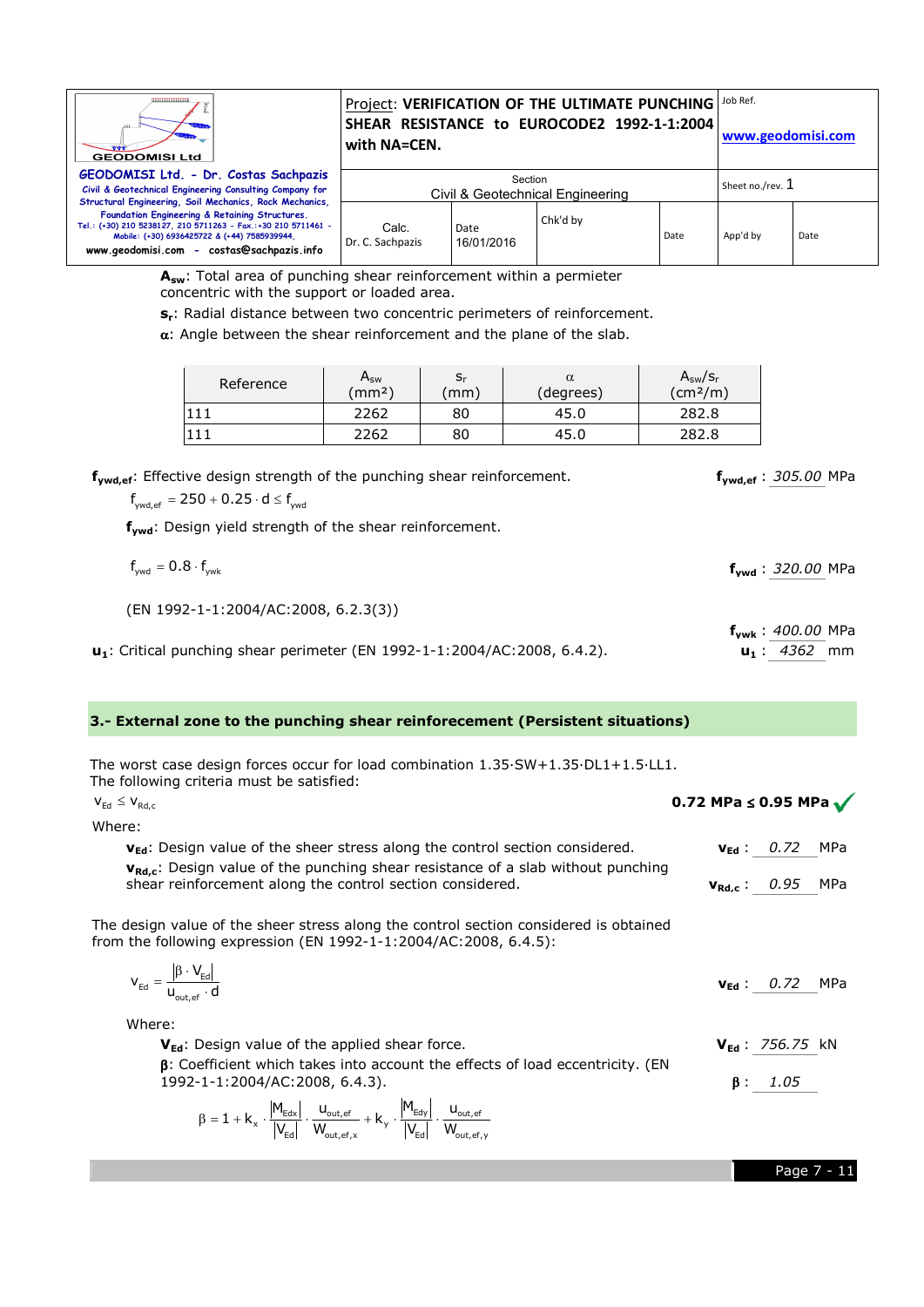| <br><b>GEODOMISI Ltd</b><br>GEODOMISI Ltd. - Dr. Costas Sachpazis                                                                                                                                                                                                                                                                                                                                                                                                                                                                                                                                                                                                                                                                                                                                                                                                                                                                                                                                                                                                                                                                                                                                                 | with NA=CEN.              | Section            | Project: VERIFICATION OF THE ULTIMATE PUNCHING<br>SHEAR RESISTANCE to EUROCODE2 1992-1-1:2004 |      | Job Ref.<br>www.geodomisi.com                                                                                                                                                                                                   |                            |
|-------------------------------------------------------------------------------------------------------------------------------------------------------------------------------------------------------------------------------------------------------------------------------------------------------------------------------------------------------------------------------------------------------------------------------------------------------------------------------------------------------------------------------------------------------------------------------------------------------------------------------------------------------------------------------------------------------------------------------------------------------------------------------------------------------------------------------------------------------------------------------------------------------------------------------------------------------------------------------------------------------------------------------------------------------------------------------------------------------------------------------------------------------------------------------------------------------------------|---------------------------|--------------------|-----------------------------------------------------------------------------------------------|------|---------------------------------------------------------------------------------------------------------------------------------------------------------------------------------------------------------------------------------|----------------------------|
| Civil & Geotechnical Engineering Consulting Company for<br>Structural Engineering, Soil Mechanics, Rock Mechanics,                                                                                                                                                                                                                                                                                                                                                                                                                                                                                                                                                                                                                                                                                                                                                                                                                                                                                                                                                                                                                                                                                                |                           |                    | Civil & Geotechnical Engineering                                                              |      | Sheet no./rev. 1                                                                                                                                                                                                                |                            |
| Foundation Engineering & Retaining Structures.<br>Tel.: (+30) 210 5238127, 210 5711263 - Fax.:+30 210 5711461 -<br>Mobile: (+30) 6936425722 & (+44) 7585939944,<br>www.geodomisi.com - costas@sachpazis.info                                                                                                                                                                                                                                                                                                                                                                                                                                                                                                                                                                                                                                                                                                                                                                                                                                                                                                                                                                                                      | Calc.<br>Dr. C. Sachpazis | Date<br>16/01/2016 | Chk'd by                                                                                      | Date | App'd by                                                                                                                                                                                                                        | Date                       |
| $k_x$ : Coefficient which depends on the relationship between the dimensions<br>$c_v$ (dimension in direction of the y-axis) and $c_x$ (dimension in direction of<br>the x-axis) of the column (EN 1992-1-1:2004/AC:2008, Table 6.1).<br>$k_v$ : Coefficient which depends on the relationship between the dimensions<br>$c_x$ (dimension in direction of the x-axis) and $c_y$ (dimension in direction of<br>the y-axis) of the column (EN 1992-1-1:2004/AC:2008, Table 6.1).<br>M <sub>Edx</sub> : Design moment around the x-axis, regarding the center of gravity of<br>the critical perimeter u <sub>out, ef</sub> .<br>M <sub>Edy</sub> : Design moment around the y-axis, regarding the center of gravity of<br>the critical perimeter u <sub>out, ef</sub> .<br>M <sub>EdOx</sub> : Design moment around the x-axis, regarding the center of gravity<br>of the column.<br>M <sub>EdOy</sub> : Design moment around the y-axis, regarding the center of gravity<br>of the column.<br>u <sub>out, ef</sub> : Critical punching shear perimeter outside the reinforced zone (EN<br>1992-1-1:2004/AC:2008, 6.4.5).<br>$W_{\text{out,ef},x} = \int_{0}^{u_{\text{out,ef}}} \left  e_y \right  \cdot \text{d}I$ |                           |                    |                                                                                               |      | 0.60<br>$k_{x}$ :<br>0.60<br>$k_v$ :<br>$M_{Edx}$ : 58.65<br>$M_{Edv}$ : 12.30<br>$M_{\text{EdOx}}$ : 58.65 kN·m<br>$M_{\text{Edov}}$ : 12.30<br>$\mathbf{u_{out,ef}}: 5031$<br>$W_{\text{out,ef,x}}$ : 51487.8 cm <sup>2</sup> | kN⋅m<br>kN⋅m<br>kN⋅m<br>mm |
| dl: Differential element of the critical perimeter length.<br>$\mathbf{e}_{\mathbf{v}}$ : Distance from dl to the axis where the moment $M_{Edx}$ acts about.<br>$W_{\mathsf{out,ef},\gamma} \, = \, \int\limits_{-\infty}^{\mathsf{u}_{\mathsf{out,ef}}} \big  \mathsf{e}_{\mathsf{x}} \big  \cdot \mathsf{d} \mathsf{l}$<br>$\mathbf{e}_{\mathbf{x}}$ : Distance from dl to the axis where the moment $M_{\text{Edy}}$ acts about.<br>d: Nominal depth of the slab.                                                                                                                                                                                                                                                                                                                                                                                                                                                                                                                                                                                                                                                                                                                                             |                           |                    |                                                                                               |      | $W_{\text{out,ef,v}}$ : 51487.8 cm <sup>2</sup><br>220<br>d:                                                                                                                                                                    | mm                         |
| The design value of the punching shear resistance of a slab without punching shear<br>reinformcement along the control section considered is obtained from the following<br>expression (EN 1992-1-1:2004/AC:2008, 6.4.4):<br>$V_{\text{Rd},c} = \frac{0.18}{\gamma} \cdot k \cdot (100 \cdot \rho_{\text{l}} \cdot f_{\text{ck}})^{1/3} + 0.1 \cdot \sigma_{\text{cp}}$<br>with a minimum value of:                                                                                                                                                                                                                                                                                                                                                                                                                                                                                                                                                                                                                                                                                                                                                                                                               |                           |                    |                                                                                               |      | $v_{Rd,c}$ : 0.95 MPa                                                                                                                                                                                                           |                            |
| $V_{\text{Rd,c,min}} = 0.035 \cdot k^{3/2} \cdot f_{ck}^{1/2} + 0.1 \cdot \sigma_{cp}$                                                                                                                                                                                                                                                                                                                                                                                                                                                                                                                                                                                                                                                                                                                                                                                                                                                                                                                                                                                                                                                                                                                            |                           |                    |                                                                                               |      | $v_{Rd,c,min}$ : 0.68                                                                                                                                                                                                           | MPa                        |
| Where:<br>Y <sub>c</sub> : Concrete resistance reduction coefficient.<br>k: Coefficient which depends on the nominal depth of 'd'.<br>$k = \left(1 + \sqrt{\frac{200}{d}}\right) \le 2$                                                                                                                                                                                                                                                                                                                                                                                                                                                                                                                                                                                                                                                                                                                                                                                                                                                                                                                                                                                                                           |                           |                    |                                                                                               |      | 1.50<br>Υc :<br>1.95<br>k :                                                                                                                                                                                                     |                            |
| f <sub>ck</sub> : Concrete compressive strength.<br>$\rho$ . Geometric steel area of the main tensile longitudinal reinforcement.                                                                                                                                                                                                                                                                                                                                                                                                                                                                                                                                                                                                                                                                                                                                                                                                                                                                                                                                                                                                                                                                                 |                           |                    |                                                                                               |      | $f_{ck}$ : 25.00 MPa<br>$p_1: 0.0132$                                                                                                                                                                                           |                            |
|                                                                                                                                                                                                                                                                                                                                                                                                                                                                                                                                                                                                                                                                                                                                                                                                                                                                                                                                                                                                                                                                                                                                                                                                                   |                           |                    |                                                                                               |      |                                                                                                                                                                                                                                 | Page 8 - 11                |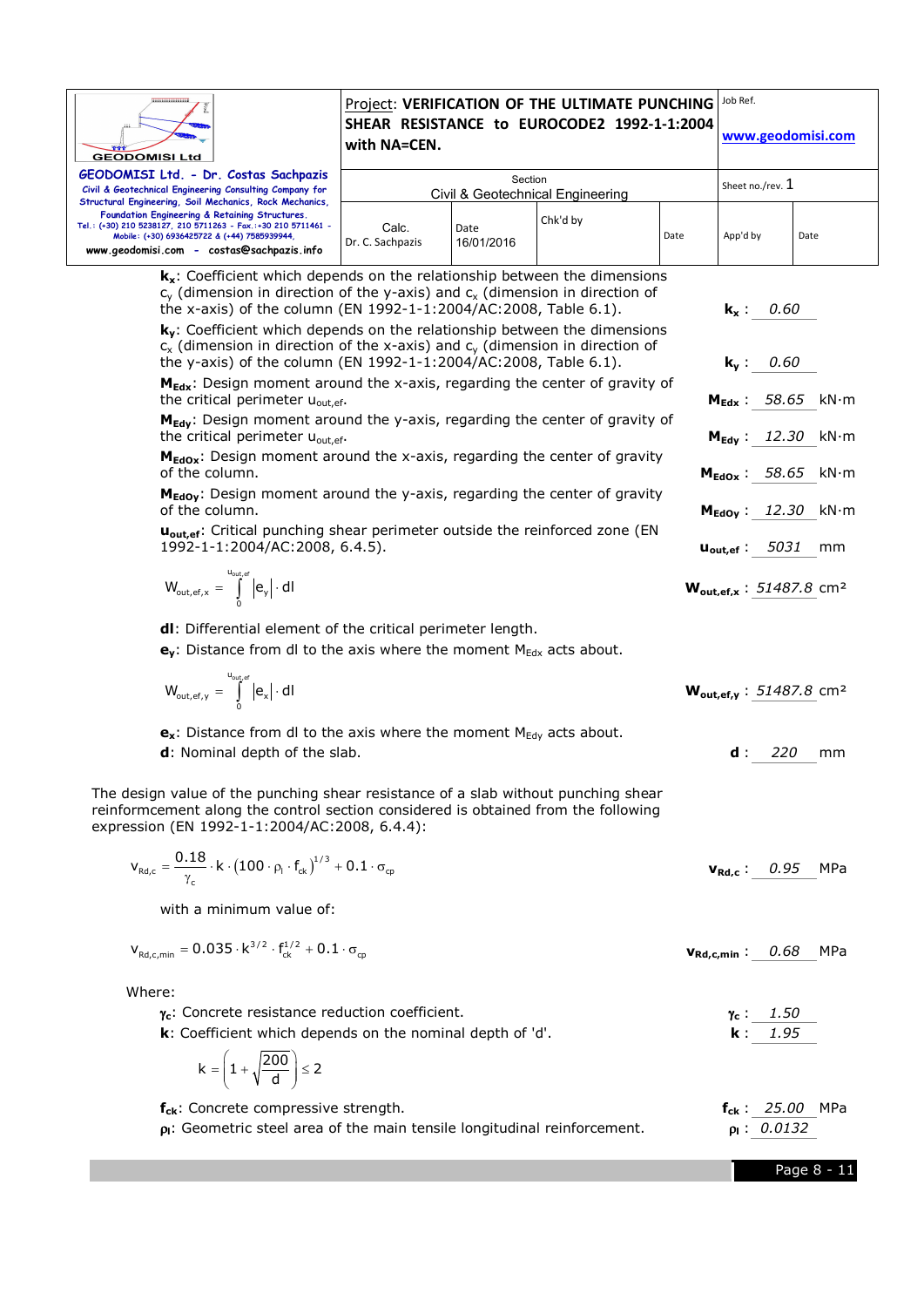| ,,,,,,,,,,,,,,,,<br><b>GEODOMISI Ltd</b>                                                                                                                                                                                                                                | Project: VERIFICATION OF THE ULTIMATE PUNCHING JOb Ref.<br>SHEAR RESISTANCE to EUROCODE2 1992-1-1:2004<br>with NA=CEN. |                    |          |                  | www.geodomisi.com |      |
|-------------------------------------------------------------------------------------------------------------------------------------------------------------------------------------------------------------------------------------------------------------------------|------------------------------------------------------------------------------------------------------------------------|--------------------|----------|------------------|-------------------|------|
| GEODOMISI Ltd. - Dr. Costas Sachpazis<br>Civil & Geotechnical Engineering Consulting Company for                                                                                                                                                                        | Section<br>Civil & Geotechnical Engineering                                                                            |                    |          | Sheet no./rev. 1 |                   |      |
| Structural Engineering, Soil Mechanics, Rock Mechanics,<br>Foundation Engineering & Retaining Structures.<br>Tel.: (+30) 210 5238127, 210 5711263 - Fax.:+30 210 5711461 -<br>Mobile: (+30) 6936425722 & (+44) 7585939944,<br>www.geodomisi.com - costas@sachpazis.info | Calc.<br>Dr. C. Sachpazis                                                                                              | Date<br>16/01/2016 | Chk'd by | Date             | App'd by          | Date |
| $\rho_{\rm l} = \sqrt{\rho_{\rm lx} \cdot \rho_{\rm IV}} \leq 0.02$                                                                                                                                                                                                     |                                                                                                                        |                    |          |                  |                   |      |

| Where:                                     |  |
|--------------------------------------------|--|
| $\rho_{\text{lx}}$ : Ratio in X-direction. |  |

|                                                                                                                                                           | $\rho_1 = \sqrt{\rho_{1x} \cdot \rho_{1y}} \le 0.02$                                                                                                                                                                                                                                                                                                                 |                                            |               |               |                                                                                      |            |                        |                                                                                                                          |                          |     |
|-----------------------------------------------------------------------------------------------------------------------------------------------------------|----------------------------------------------------------------------------------------------------------------------------------------------------------------------------------------------------------------------------------------------------------------------------------------------------------------------------------------------------------------------|--------------------------------------------|---------------|---------------|--------------------------------------------------------------------------------------|------------|------------------------|--------------------------------------------------------------------------------------------------------------------------|--------------------------|-----|
|                                                                                                                                                           | Where:                                                                                                                                                                                                                                                                                                                                                               |                                            |               |               |                                                                                      |            |                        |                                                                                                                          |                          |     |
|                                                                                                                                                           |                                                                                                                                                                                                                                                                                                                                                                      | $\rho_{\text{lx}}$ : Ratio in X-direction. |               |               |                                                                                      |            |                        |                                                                                                                          | $p_{\text{lx}}$ : 0.0132 |     |
| $\rho_{\text{IV}}$ : Ratio in Y-direction.                                                                                                                |                                                                                                                                                                                                                                                                                                                                                                      |                                            |               |               |                                                                                      |            |                        |                                                                                                                          | $p_{1y}$ : 0.0132        |     |
| σ <sub>cp</sub> : Average axial stress on the critical verification surface (positive<br>compression), with a maximum value of $\sigma_{\text{co,max}}$ . |                                                                                                                                                                                                                                                                                                                                                                      |                                            |               |               |                                                                                      |            | $\sigma_{\text{cp}}$ : | 2.00                                                                                                                     | MPa                      |     |
|                                                                                                                                                           | $\sigma_{cp,max} = 0.20 \cdot f_{cd}$                                                                                                                                                                                                                                                                                                                                |                                            |               |               |                                                                                      |            |                        | $\sigma_{\rm cb,max}$ :                                                                                                  | 3.33                     | MPa |
|                                                                                                                                                           | the longitudinal member axis.                                                                                                                                                                                                                                                                                                                                        |                                            |               |               | f <sub>cd</sub> : Design value of the concrete compression force in the direction of |            |                        |                                                                                                                          | $f_{cd}$ : 16.67 MPa     |     |
|                                                                                                                                                           | Punching shear reinforcement (EN 1992-1-1:2004/AC:2008, 9.4.3(2))                                                                                                                                                                                                                                                                                                    |                                            |               |               |                                                                                      |            |                        |                                                                                                                          |                          |     |
| 11).<br>$_{\rm min}=0.08\cdot\sqrt{\left(f_{ck}\right)}/f_{vk}$                                                                                           | $\lim_{t \to \infty} \left(1, 5 \cdot \sin \alpha + \cos \alpha\right) / \left(s_r \cdot s_t\right) \geq 0,08 \cdot \sqrt{\left(f_{ck}\right)} / f_{yk}$<br>$= A_{\rm sw,min} \cdot (1, 5 \cdot \sin \alpha + \cos \alpha) / (s_r \cdot s_t)$                                                                                                                        |                                            |               | (9.11)        |                                                                                      |            |                        | ere shear reinforcement is required the area of a link leg (or equivalent), A <sub>sw,min</sub> , is given by Expression |                          |     |
|                                                                                                                                                           | Reference                                                                                                                                                                                                                                                                                                                                                            | $A_{sw}$<br>(mm <sup>2</sup> )             | $S_r$<br>(mm) | $s_t$<br>(mm) | $\alpha$<br>(degrees)                                                                | $\rho_{w}$ | $\rho_{w,min}$         | $\rho_w \ge \rho_{w,min}$                                                                                                |                          |     |
|                                                                                                                                                           | 111                                                                                                                                                                                                                                                                                                                                                                  | 113                                        | 80            | 33            | 45.0                                                                                 | 0.0757     | 0.0010                 |                                                                                                                          |                          |     |
|                                                                                                                                                           | 111                                                                                                                                                                                                                                                                                                                                                                  | 113                                        | 80            | 33            | 45.0                                                                                 | 0.0757     | 0.0010                 |                                                                                                                          |                          |     |
| ere:<br>$f_{ck}$ : is in MPa                                                                                                                              | $A_{sw}$ : the area of a link leg (or equivalent).<br>$\alpha$ : is the angle between the shear reinforcement and the main steel (i.e. for vertical links<br>$\alpha = 90^{\circ}$ and sin $\alpha = 1$ ).<br>s <sub>r</sub> : is the spacing of shear links in the radial direction.<br>s <sub>t</sub> : is the spacing of shear links in the tangential direction. |                                            |               |               |                                                                                      |            |                        |                                                                                                                          | $f_{ck}$ : 25.00 MPa     |     |
|                                                                                                                                                           | Clear distance between two isolated consecutive bars                                                                                                                                                                                                                                                                                                                 |                                            |               |               |                                                                                      |            |                        |                                                                                                                          |                          |     |
|                                                                                                                                                           | $(EN 1992-1-1:2004/AC:2008, 8.2(2))$ :                                                                                                                                                                                                                                                                                                                               |                                            |               |               |                                                                                      |            |                        | e horizontal and vertical clear spacing d <sub>i</sub> between two consecutive bars should be greater than or equal to   |                          |     |

#### **4.- Punching shear reinforcement (EN 1992 reinforcement 1992-1-1:2004/AC:2008, 9.4.3(2)) 1:2004/AC:2008,**

$$
A_{\text{sw,min}} \cdot (1, 5 \cdot \sin \alpha + \cos \alpha) / (s_r \cdot s_t) \ge 0,08 \cdot \sqrt{(f_{ck})} / f_{yk}
$$
 (9.11)  

$$
\rho_w = A_{\text{sw,min}} \cdot (1, 5 \cdot \sin \alpha + \cos \alpha) / (s_r \cdot s_t)
$$

 $\rho_{_{\rm w,min}}$  =  $0,08\cdot\sqrt{\left(f_{_{ck}}\right)/f_{_{yk}}}$ 

| Reference | $A_{SW}$<br>(mm <sup>2</sup> ) | $S_r$<br>(mm) | $S_t$<br>(mm) | $\alpha$<br>(degrees) | $\rho_w$ | $\rho_{w,min}$ | $\rho_w \ge \rho_{w,min}$ |
|-----------|--------------------------------|---------------|---------------|-----------------------|----------|----------------|---------------------------|
|           | 113                            | 80            | 33            | 45.0                  | 0.0757   | 0.0010         |                           |
|           | 113                            | 80            | 33            | 45.0                  | 0.0757   | 0.0010         |                           |

#### where:

#### **5.- Clear distance between two isolated consecutive bars**

The horizontal and vertical clear spacing  $\mathsf{d}_\mathsf{l}$  between two consecutive bars should be greater than or equal to smin (EN 1992-1-1:2004/AC:2008, 8.2(2)): **21 mm** ≥ **20 mm**

 $d_1 \geq S_{\text{min}}$ 

Page 9 - 11

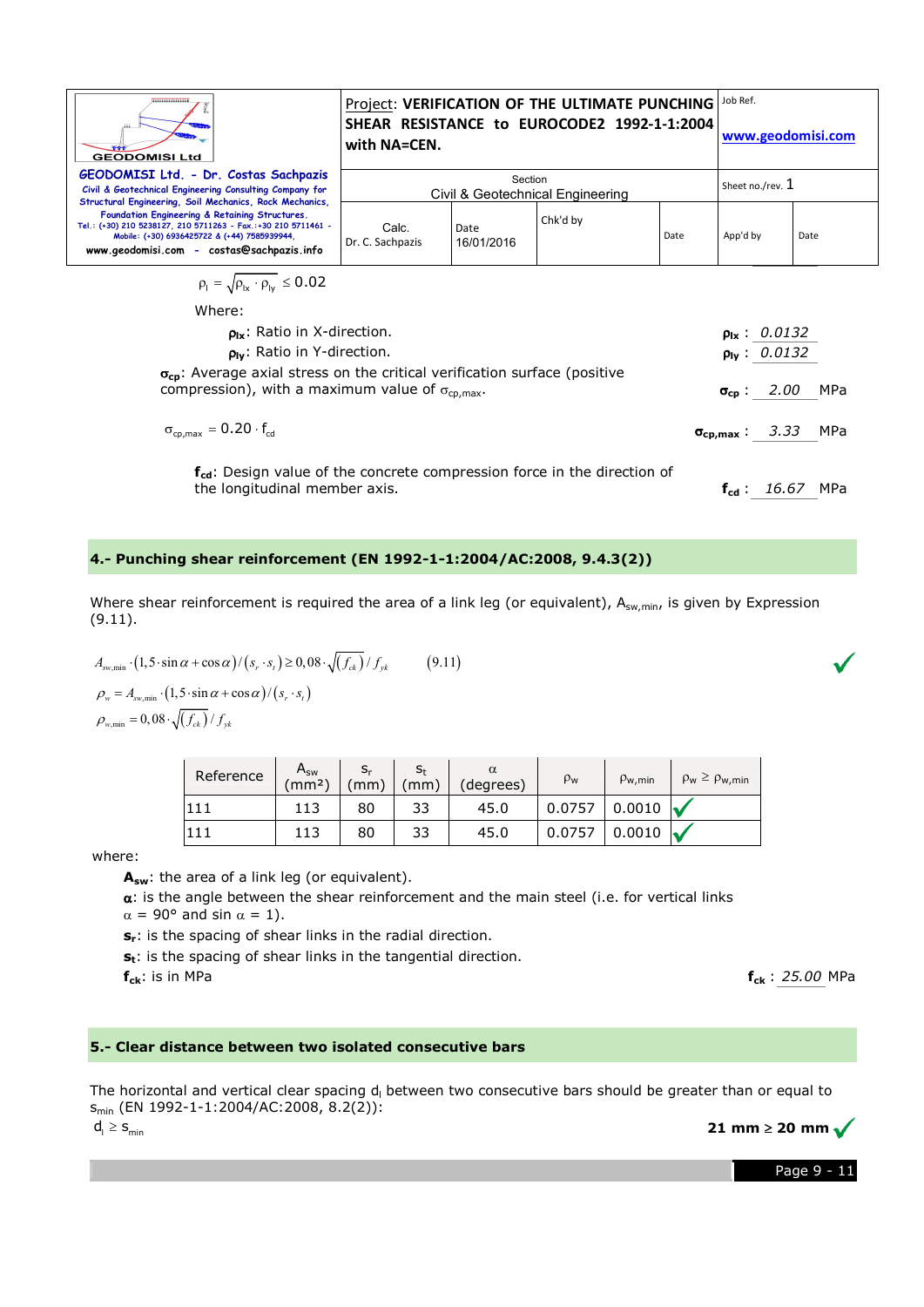| ,,,,,,,,,,,,,,,,<br><b>GEODOMISI Ltd</b>                                                                                                                                                                                                                                | Project: VERIFICATION OF THE ULTIMATE PUNCHING   JOb Ref.<br>SHEAR RESISTANCE to EUROCODE2 1992-1-1:2004<br>with NA=CEN. |                    |          |      | www.geodomisi.com |      |
|-------------------------------------------------------------------------------------------------------------------------------------------------------------------------------------------------------------------------------------------------------------------------|--------------------------------------------------------------------------------------------------------------------------|--------------------|----------|------|-------------------|------|
| GEODOMISI Ltd. - Dr. Costas Sachpazis<br>Civil & Geotechnical Engineering Consulting Company for                                                                                                                                                                        | Section<br>Civil & Geotechnical Engineering                                                                              |                    |          |      | Sheet no./rev. 1  |      |
| Structural Engineering, Soil Mechanics, Rock Mechanics,<br>Foundation Engineering & Retaining Structures.<br>Tel.: (+30) 210 5238127, 210 5711263 - Fax.:+30 210 5711461 -<br>Mobile: (+30) 6936425722 & (+44) 7585939944.<br>www.geodomisi.com - costas@sachpazis.info | Calc.<br>Dr. C. Sachpazis                                                                                                | Date<br>16/01/2016 | Chk'd by | Date | App'd by          | Date |

Where:

**s<sub>min</sub>**: Maximum value of s<sub>1</sub>, s<sub>2</sub>, s<sub>3</sub>.

| $S_1 = \varnothing_{\text{max}}$ | $s_1: 12 \text{ mm}$ |
|----------------------------------|----------------------|
| $s_2 = 5 + d_g$                  | $s_2: 17 \text{ mm}$ |

$$
s_3 = 20 \text{mm}
$$
  $s_3 : \underline{20} \text{mm}$ 

Where:

| $d_a$ : Maximum size of aggregate.                                                                      |                                              | $d_{q}: 12 \text{ mm}$  |  |  |
|---------------------------------------------------------------------------------------------------------|----------------------------------------------|-------------------------|--|--|
| $\boldsymbol{\mathcal{D}}_{\text{max}}$ : Diameter of the thickest bar of the transverse reinforcement. | $\boldsymbol{0}_{\text{max}}: 12 \text{ mm}$ |                         |  |  |
|                                                                                                         |                                              |                         |  |  |
|                                                                                                         |                                              |                         |  |  |
|                                                                                                         |                                              |                         |  |  |
|                                                                                                         | >min                                         | $\omega_{\textsf{max}}$ |  |  |

|     | u<br>(mm) | s <sub>min</sub><br>(mm) | $\frac{\omega_{\sf max}}{\rm (mm)}$ |  |
|-----|-----------|--------------------------|-------------------------------------|--|
| 111 |           | 20                       | 12                                  |  |
|     |           |                          |                                     |  |

#### **6.- Distance between the support's face and the first punching shear reinforcement**

The distance between the face of the support or loaded area and the first punching shear r reinforcement should not be greater than s<sub>max</sub> (EN 1992-1-1:2004/AC:2008, 9.4.3):

Where:  $d_1 \leq S_{\text{max}}$ 

**smax** : *110* mm

**80 mm** ≤ **110 mm**

**d**: Nominal depth of the slab.

 $s_{\text{max}} = 0.5 \cdot d$ 

#### **7.- Distance between transverse consecutive reinforcemen reinforcement perimeters**

The distance d<sub>i</sub> between consecutive transverse reinforcement perimeters should be, at most, equal to s<sub>max</sub> (EN 1992-1-1:2004/AC:2008, 9.4.3): **80 mm** ≤ **165 mm**

 $d_i \leq S_{\text{max}}$ 

Where:

Page 10 - 11

**smin** : *20* mm

**d** : *220* mm